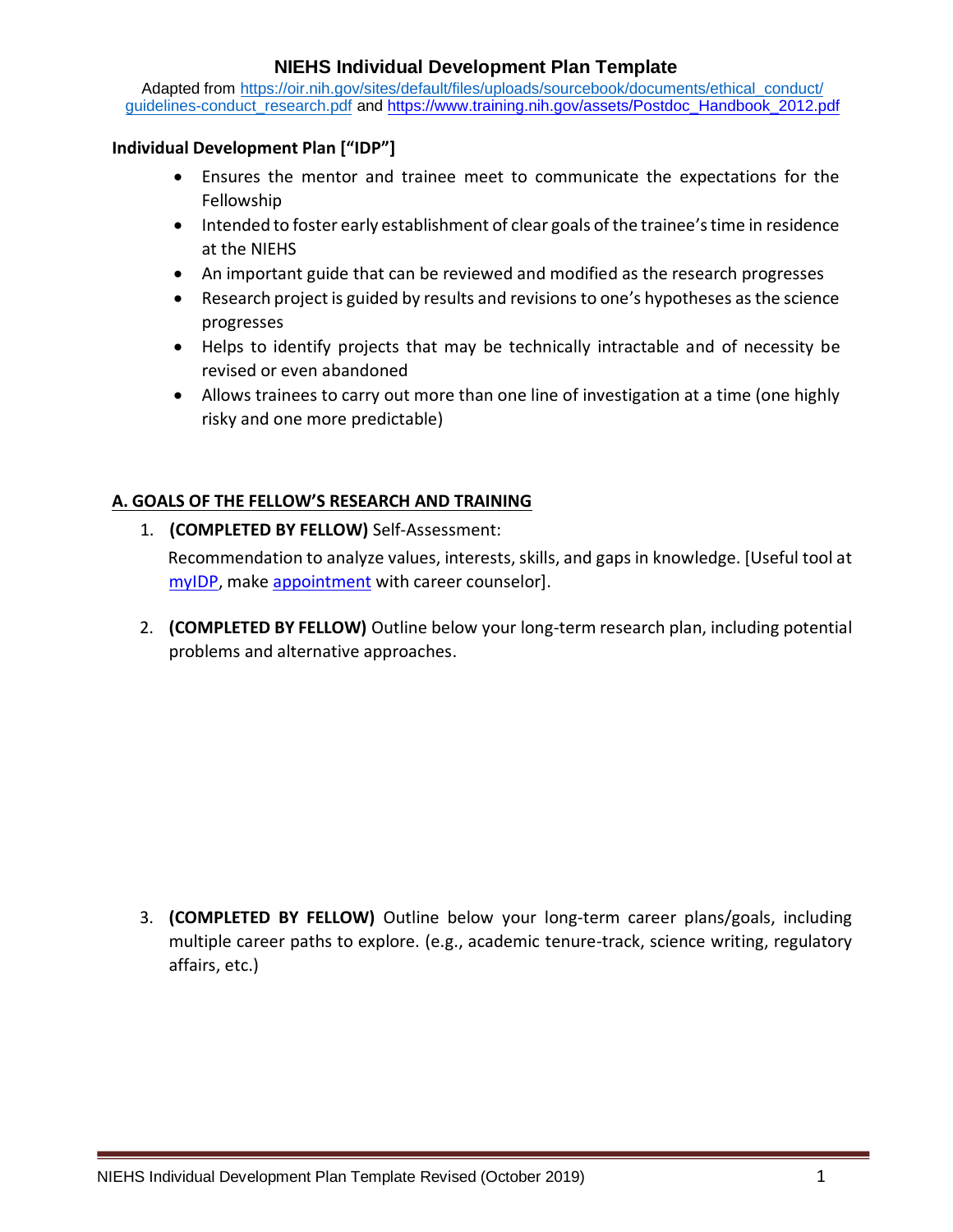Adapted from [https://oir.nih.gov/sites/default/files/uploads/sourcebook/documents/ethical\\_conduct/guidelines](https://oir.nih.gov/sites/default/files/uploads/sourcebook/documents/ethical_conduct/guidelines-conduct_research.pdf)[conduct\\_research.pdf](https://oir.nih.gov/sites/default/files/uploads/sourcebook/documents/ethical_conduct/guidelines-conduct_research.pdf) and [https://www.training.nih.gov/assets/Postdoc\\_Handbook\\_2012.pdf](https://www.training.nih.gov/assets/Postdoc_Handbook_2012.pdf)

4. **(COMPLETED BY MENTOR**) Describe research-related resources within and outside the laboratory (e.g. scientific contacts, laboratory equipment) that are intended to aid the Fellow outside his/her area of expertise.

5. **(COMPLETED BY FELLOW AND MENTOR)** Describe career-related resources within and outside of NIEHS (e.g. courses, committees, [career counselors\)](https://www.training.nih.gov/staff) that are intended to aid the Fellow outside his/her area of expertise. [Useful websites: [NIEHS Office of Fellows'](http://junction.niehs.nih.gov/divisions/dir/career/fellow/)  [Career Development \(OFCD\),](http://junction.niehs.nih.gov/divisions/dir/career/fellow/) [NIH Office of Intramural Training & Education \(OITE\),](http://www.training.nih.gov/) [myIDP\].](http://myidp.sciencecareers.org/)

- 6. **(COMPLETED BY MENTOR)** Setting goals and priorities is important to career success. In this regard, describe the specific expectations for the first year in the following areas:
	- Projected research accomplishments (e.g., establishment of model system)
	- Technical training (e.g., [Bio-Trac](http://www.biotrac.com/) courses, Programming Courses, [FAES courses,](http://www.faes.org/grad) etc.)
	- Presentations (e.g., journal club, lab seminar, annual retreat)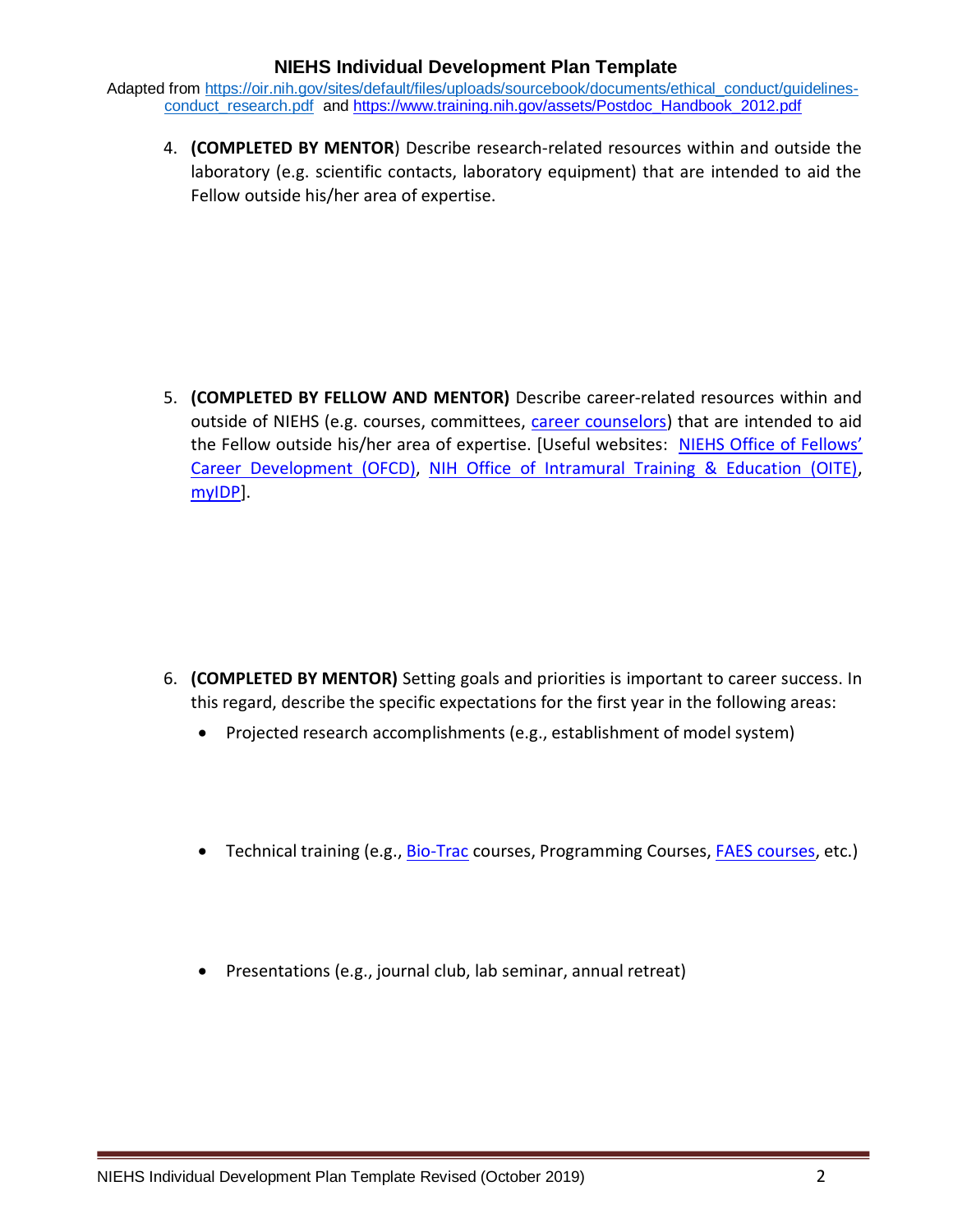Adapted from [https://oir.nih.gov/sites/default/files/uploads/sourcebook/documents/ethical\\_conduct/guidelines](https://oir.nih.gov/sites/default/files/uploads/sourcebook/documents/ethical_conduct/guidelines-conduct_research.pdf)[conduct\\_research.pdf](https://oir.nih.gov/sites/default/files/uploads/sourcebook/documents/ethical_conduct/guidelines-conduct_research.pdf) and [https://www.training.nih.gov/assets/Postdoc\\_Handbook\\_2012.pdf](https://www.training.nih.gov/assets/Postdoc_Handbook_2012.pdf)

• Individual and/or group meetings with mentor (e.g., frequency)

• Suggested scientific meeting(s) to attend

7. **(COMPLETED BY FELLOW)** Potential publications (e.g., abstract, published paper and/or review)

8. **(COMPLETED BY FELLOW AND MENTOR)** Career development (e.g., participation in career advancement workshops, informational interviews)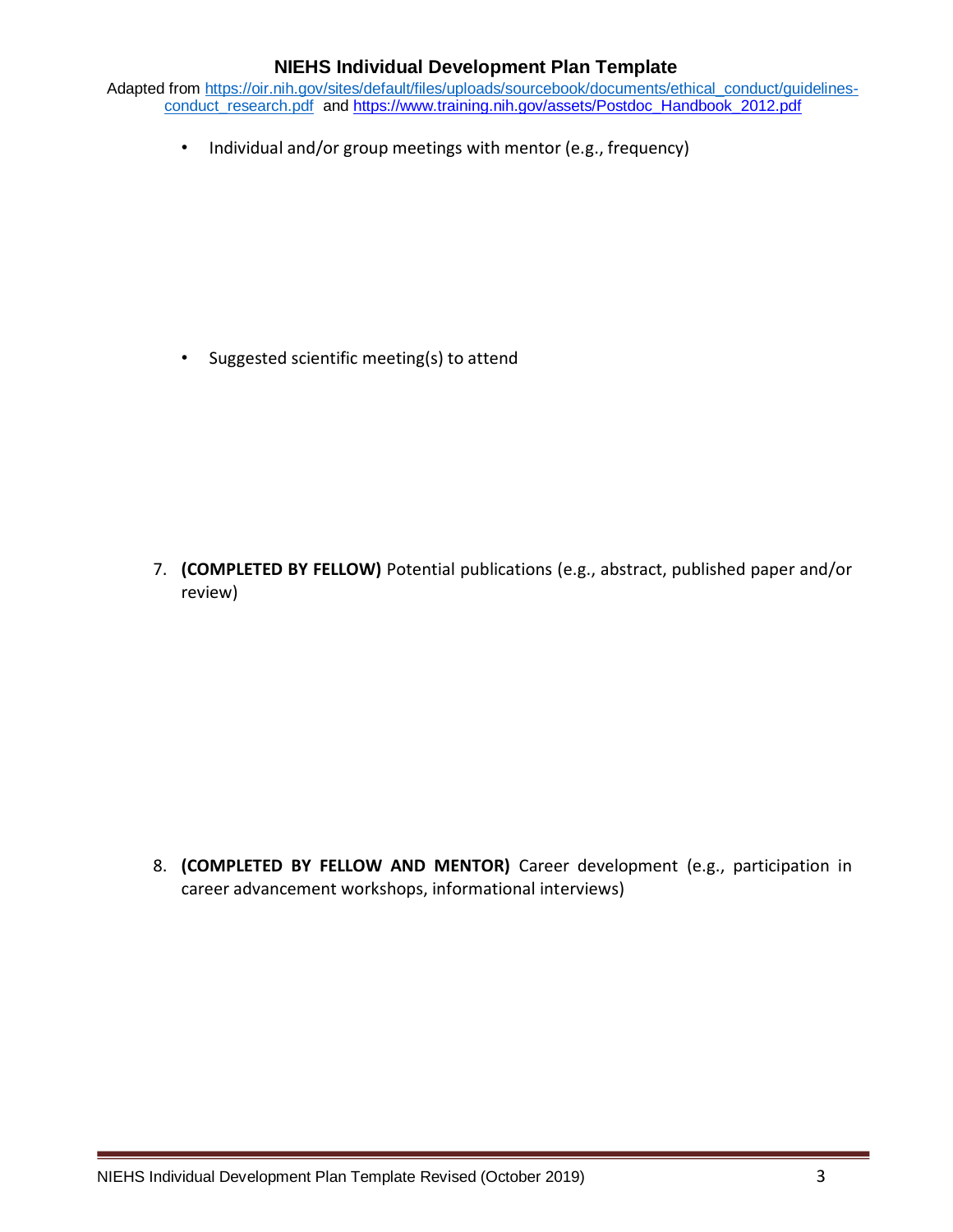Adapted from [https://oir.nih.gov/sites/default/files/uploads/sourcebook/documents/ethical\\_conduct/guidelines](https://oir.nih.gov/sites/default/files/uploads/sourcebook/documents/ethical_conduct/guidelines-conduct_research.pdf)[conduct\\_research.pdf](https://oir.nih.gov/sites/default/files/uploads/sourcebook/documents/ethical_conduct/guidelines-conduct_research.pdf) an[d https://www.training.nih.gov/assets/Postdoc\\_Handbook\\_2012.pdf](https://www.training.nih.gov/assets/Postdoc_Handbook_2012.pdf)

### 9. **(COMPLETED BY FELLOW)** Mentorship:

A. At the appropriate time after arrival, identify a second mentor *[not necessarily scientific]*. The second mentor is to be designated at the time of the second-year renewal. *Optional comments:*

B. Discuss plans to mentor someone else (e.g., summer student, junior fellow, etc.)

- 10. Other expectations and goals
	- A. **REGARDING FELLOW** (ex: time management, work schedule, vacations, holidays, productivity, cooperativity, initiative, etc.)

B. **REGARDING MENTOR** (ex: availability, guidance in skill development, use of active questioning, etc. See [Nature's Guide for Mentors](http://www.nature.com/nature/journal/v447/n7146/pdf/447791a.pdf))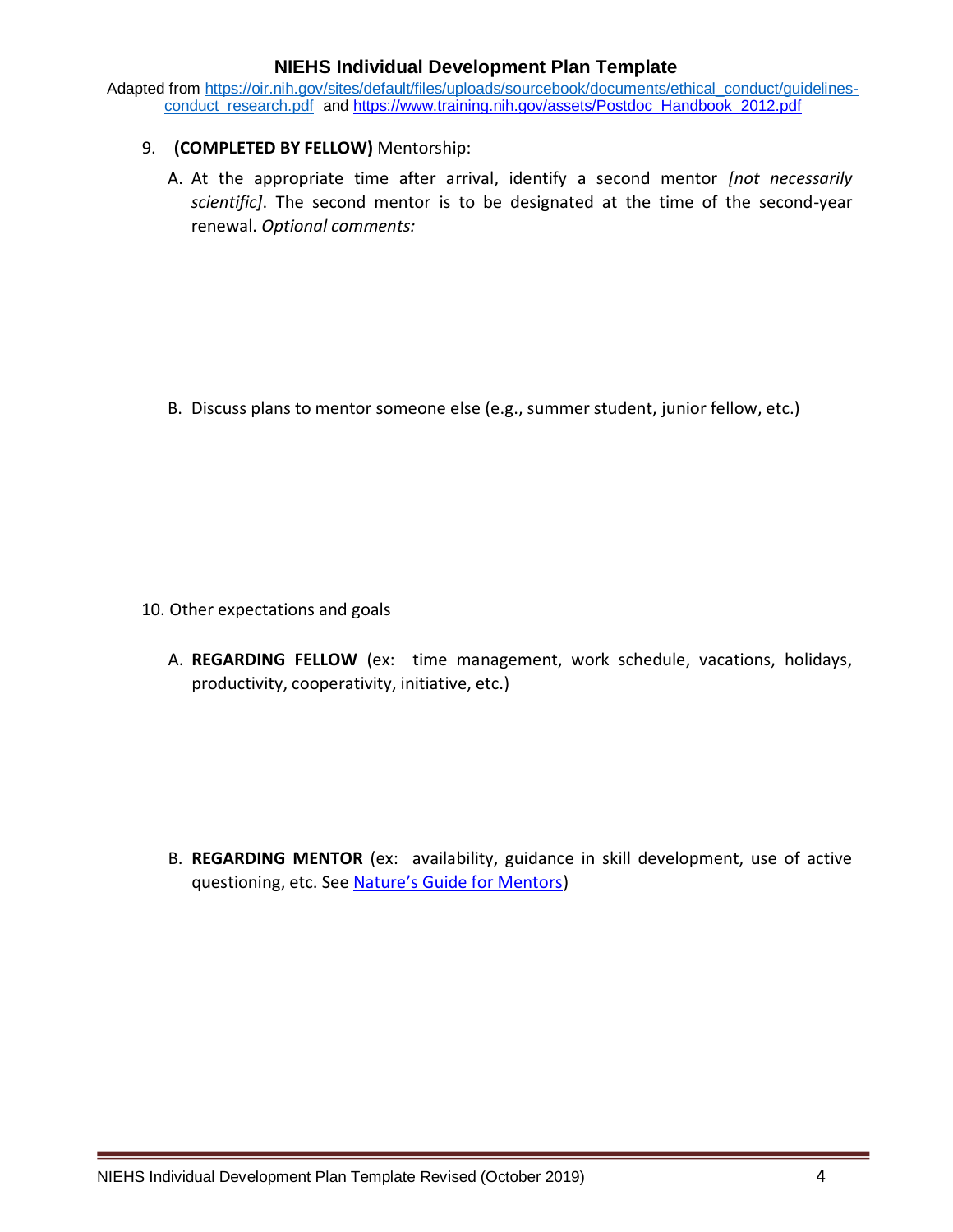Adapted from [https://oir.nih.gov/sites/default/files/uploads/sourcebook/documents/ethical\\_conduct/guidelines](https://oir.nih.gov/sites/default/files/uploads/sourcebook/documents/ethical_conduct/guidelines-conduct_research.pdf)[conduct\\_research.pdf](https://oir.nih.gov/sites/default/files/uploads/sourcebook/documents/ethical_conduct/guidelines-conduct_research.pdf) and [https://www.training.nih.gov/assets/Postdoc\\_Handbook\\_2012.pdf](https://www.training.nih.gov/assets/Postdoc_Handbook_2012.pdf)

11. Acknowledgement of the Responsible Conduct of Research (RCR) Training Requirements (8 hours)

It is the Fellow's responsibility to notify the Office of Fellows' Career Development (OFCD) upon completion of the Reproducibility Training, Introduction to "My Laboratory", and the elective training requirement. (**PLEASE NOTE: Hyperlinks to NIH pages are in blue.**)

NIH requires a minimum of 8 hours RCR training over the course of your fellowship. **Six hours must be completed within the first year.** It is the Fellow's responsibility to notify the Office of Fellows' Career Development (OFCD) upon completion of the Reproducibility Training, Introduction to "My Laboratory", and the elective training requirement. **You will be prompted to enter in the dates of your training on your 1-year IDP renewal document.**

| <b>REQUIRED TRAINING</b>                                                                                                                                                                                   | <b>CREDIT</b><br><b>HOURS</b> | <b>WHEN TO TAKE TRAINING</b>                                                                             |  |
|------------------------------------------------------------------------------------------------------------------------------------------------------------------------------------------------------------|-------------------------------|----------------------------------------------------------------------------------------------------------|--|
| <b>Responsible Conduct of Research:</b><br>Online training module within 3 weeks of arrival                                                                                                                | 1 hour                        | Once, within 3 weeks of arrival                                                                          |  |
| <b>Annual Review of Ethics Cases: Institute facilitated review</b><br>of cases identified for that year, to be arranged by<br>David Resnik, J.D., Ph.D.                                                    | 1 hour                        | Annually, usually offered in<br>Sept & Oct.                                                              |  |
| <b>Discussion of Ethical Research Practices: Institute offered</b><br>in-person discussions to be arranged by NIEHS<br>Bioethicist, David Resnik, J.D., Ph.D.                                              | 6 hours                       | Once,<br>within the first year of arrival<br>The Discussion course<br>is offered in the spring and fall. |  |
| <b>ELECTIVE TRAINING</b>                                                                                                                                                                                   | <b>CREDIT</b><br><b>HOURS</b> | <b>WHEN TO TAKE TRAINING</b>                                                                             |  |
| Research Mentor Training (RMT): Offered annually (in May &<br>June) by the Office of Fellows' Career Development                                                                                           | 3 hours                       | The RMT course has 4 classes<br>that run from May-June                                                   |  |
| <b>Introduction to "My Laboratory":</b><br>Training by Mentor in lab group meeting. Lab head spends one<br>group meeting going over expectations of behavior, record<br>keeping, etc.                      | 1 hour                        | Once, soon after arrival                                                                                 |  |
| Additional elective training choices: online videos (such as<br>Reproducibility Training) or courses offered by the NIH<br>library; specific courses tailored for clinical trainees; Bioethics<br>lectures | 1 hour                        | Elective                                                                                                 |  |